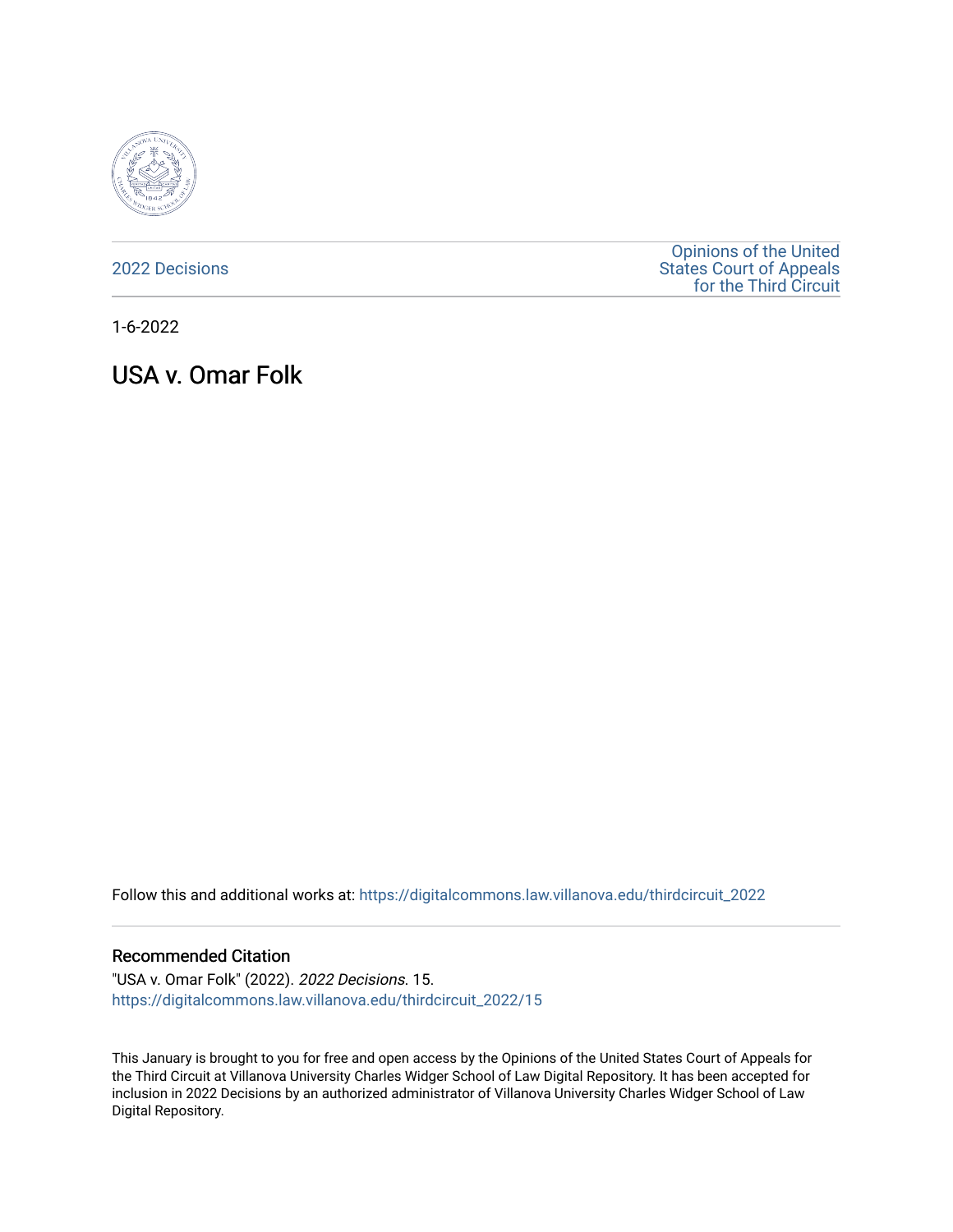### NOT PRECEDENTIAL

## UNITED STATES COURT OF APPEALS FOR THE THIRD CIRCUIT

\_\_\_\_\_\_\_\_\_\_\_\_\_\_

No. 20-2924 \_\_\_\_\_\_\_\_\_\_\_\_\_\_

#### UNITED STATES OF AMERICA

v.

OMAR SIERRE FOLK, Appellant

\_\_\_\_\_\_\_\_\_\_\_\_\_\_

APPEAL FROM THE UNITED STATES DISTRICT COURT FOR THE MIDDLE DISTRICT OF PENNSYLVANIA (D.C. Civ. Action No. 1-11-cr-00292-001) District Judge: Honorable John E. Jones, III

\_\_\_\_\_\_\_\_\_\_\_\_\_\_

Submitted Under Third Circuit L.A.R. 34.1(a) December 16, 2021

\_\_\_\_\_\_\_\_\_\_\_\_\_\_

Before: GREENAWAY, JR., KRAUSE, and PHIPPS, *Circuit Judges*.

(Opinion Filed: January 6, 2022) \_\_\_\_\_\_\_\_\_\_\_\_\_\_

# OPINION\* \_\_\_\_\_\_\_\_\_\_\_\_\_\_

GREENAWAY, JR., *Circuit Judge*.

<sup>\*</sup> This disposition is not an opinion of the full Court and pursuant to I.O.P. 5.7 does not constitute binding precedent.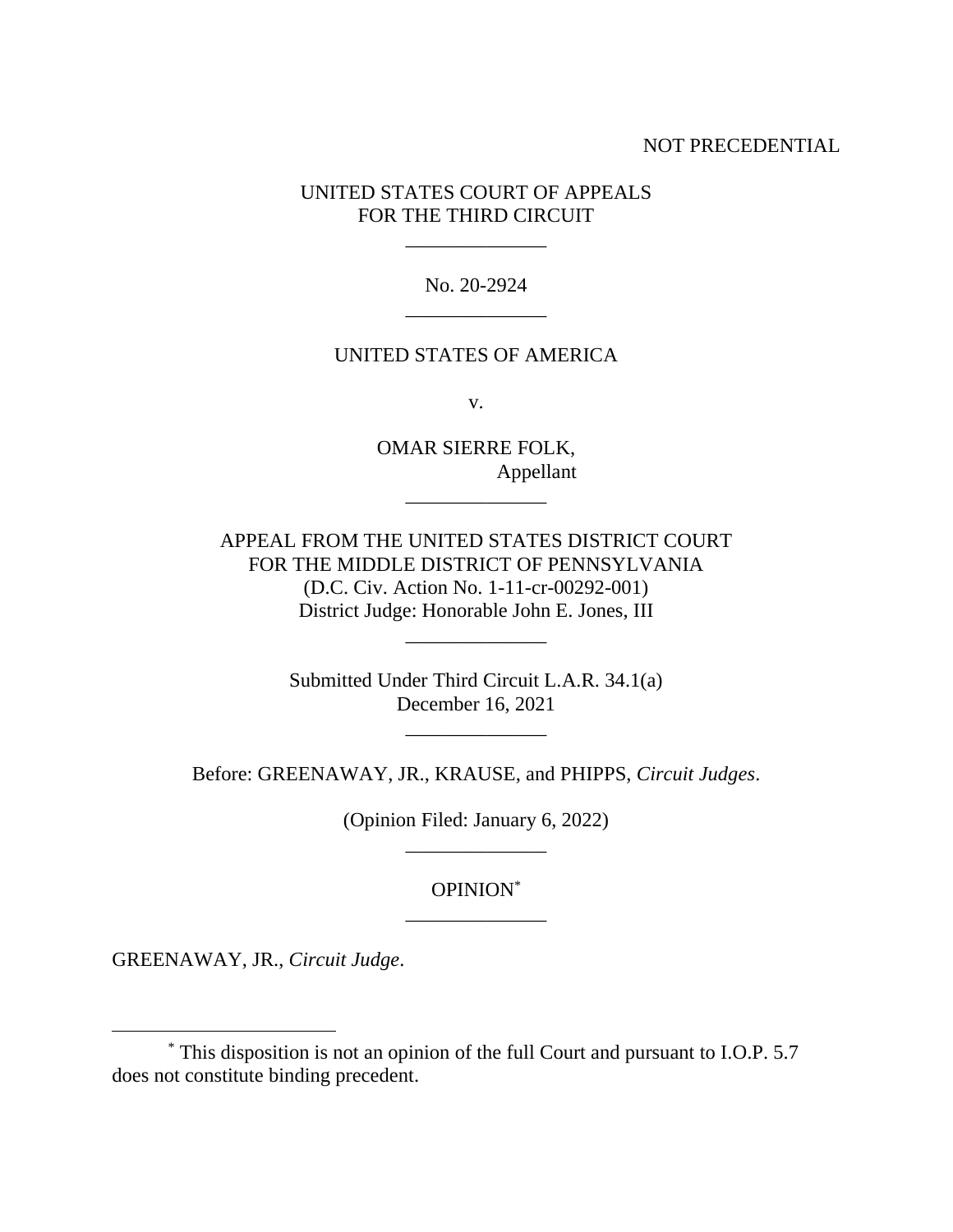Omar Folk seeks review of the District Court's denial of his application for compassionate release,<sup>1</sup> pursuant to 18 U.S.C. § 3582(c)(1)(A).<sup>2</sup> For the reasons set forth below, we will affirm.

## **A. Background**

A jury found Folk guilty of distribution and possession with intent to distribute

280 grams or more of cocaine base, use of a firearm in furtherance of drug trafficking,

and being a felon in possession of a firearm. Folk received a sentence of 264 months'

<sup>2</sup> Section 3582(c)(1)(A) provides in relevant part that

The court may not modify a term of imprisonment once it has been imposed except that--

(1) in any case--

(A) the court, . . . upon motion of the defendant after the defendant has fully exhausted all administrative rights to appeal a failure of the Bureau of Prisons to bring a motion on the defendant's behalf or the lapse of 30 days from the receipt of such a request by the warden of the defendant's facility, whichever is earlier, may reduce the term of imprisonment (and may impose a term of probation or supervised release with or without conditions that does not exceed the unserved portion of the original term of imprisonment), after considering the factors set forth in section  $3553(a)$  to the extent that they are applicable, if it finds that--

(i) extraordinary and compelling reasons warrant such a reduction . . . and that such a reduction is consistent with applicable policy statements issued by the Sentencing Commission.

18 U.S.C. § 3582(c)(1)(A).

<sup>&</sup>lt;sup>1</sup> In his brief before us, Folk mentions numerous issues, such as a challenge to his career offender status and the First Step Act. All of those issues are unrelated to the application for compassionate release. As such, none of them will be addressed in this opinion.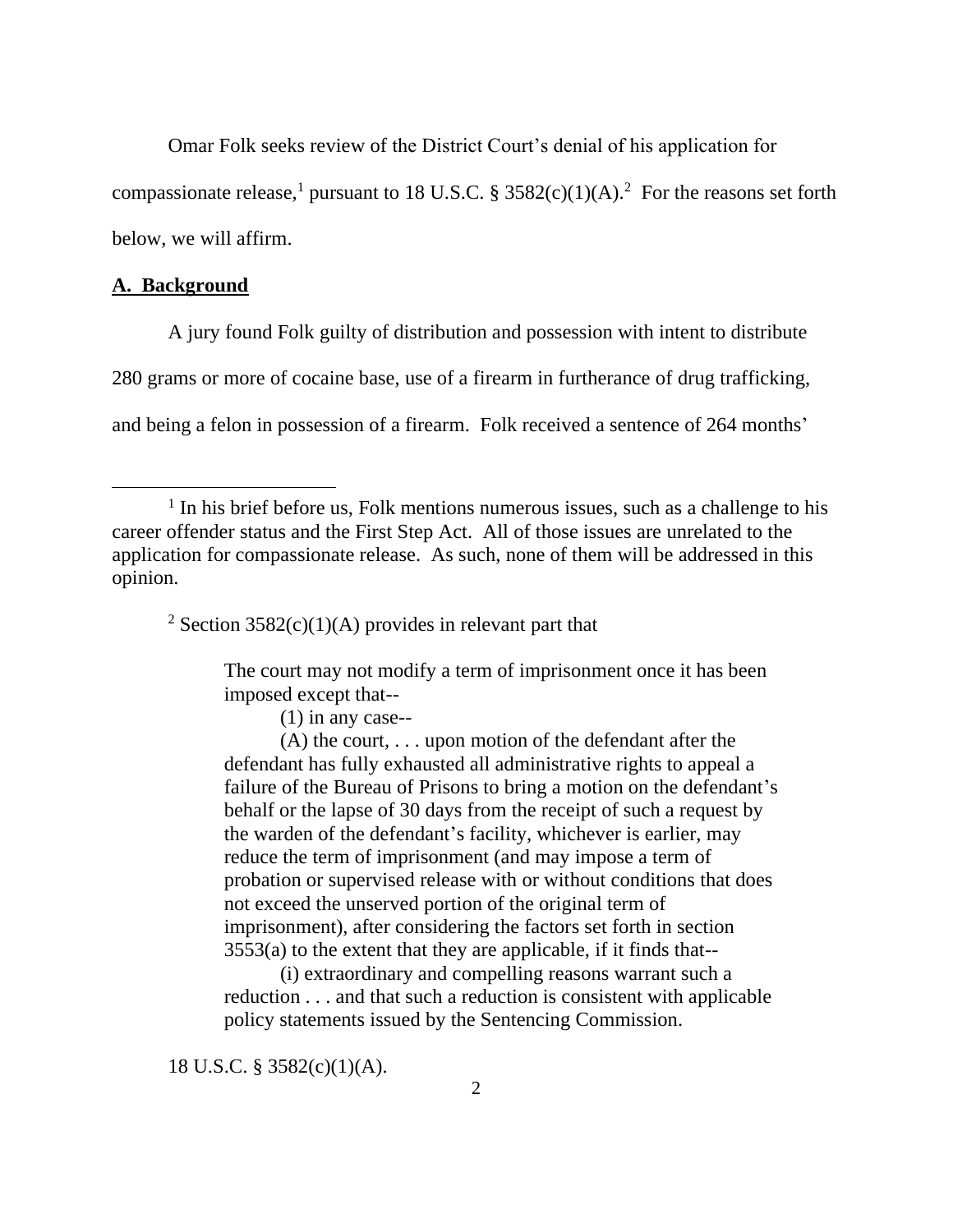imprisonment in 2013. This Court affirmed his judgment of conviction.

On May 14, 2020, Folk's counsel wrote to the warden of FCI Allenwood, where Folk was incarcerated, requesting compassionate release based on Folk's serious health conditions, including prior gall bladder surgery, chronic liver disease, issues with his kidneys, and prior surgery on his knee and Achilles tendon. The warden denied this request on June 1, 2020.

Folk then moved for compassionate release in the District Court,<sup>3</sup> asserting that Folk's medical history constituted extraordinary and compelling circumstances justifying his request. The motion noted Folk's hypertension, irritable bowel syndrome, allergic rhinitis, intermittent periods of diarrhea, major depressive disorder, anxiety disorder, reflux esophagitis, chronic inflammation of his small intestine, obesity, chronic duodenal ulcers, and ongoing pain from arthroscopic surgery on his knee as bases for relief. Additionally, the motion noted that these underlying medical conditions placed Folk at an increased risk of contracting COVID-19, thus establishing an extraordinary and compelling reason warranting his release.

The government opposed this motion, noting that while Folk's hypertension may place him at higher risk of harm from COVID-19, there was only one active case of

<sup>&</sup>lt;sup>3</sup> Before the District Court, Folk argued that administrative exhaustion would be futile, although the government noted Folk had satisfied the procedural prerequisites for judicial review. The District Court did not comment on this question and neither party has raised it before us. We therefore will assume Folk has satisfied the exhaustion requirement of § 3582(c)(1)(A).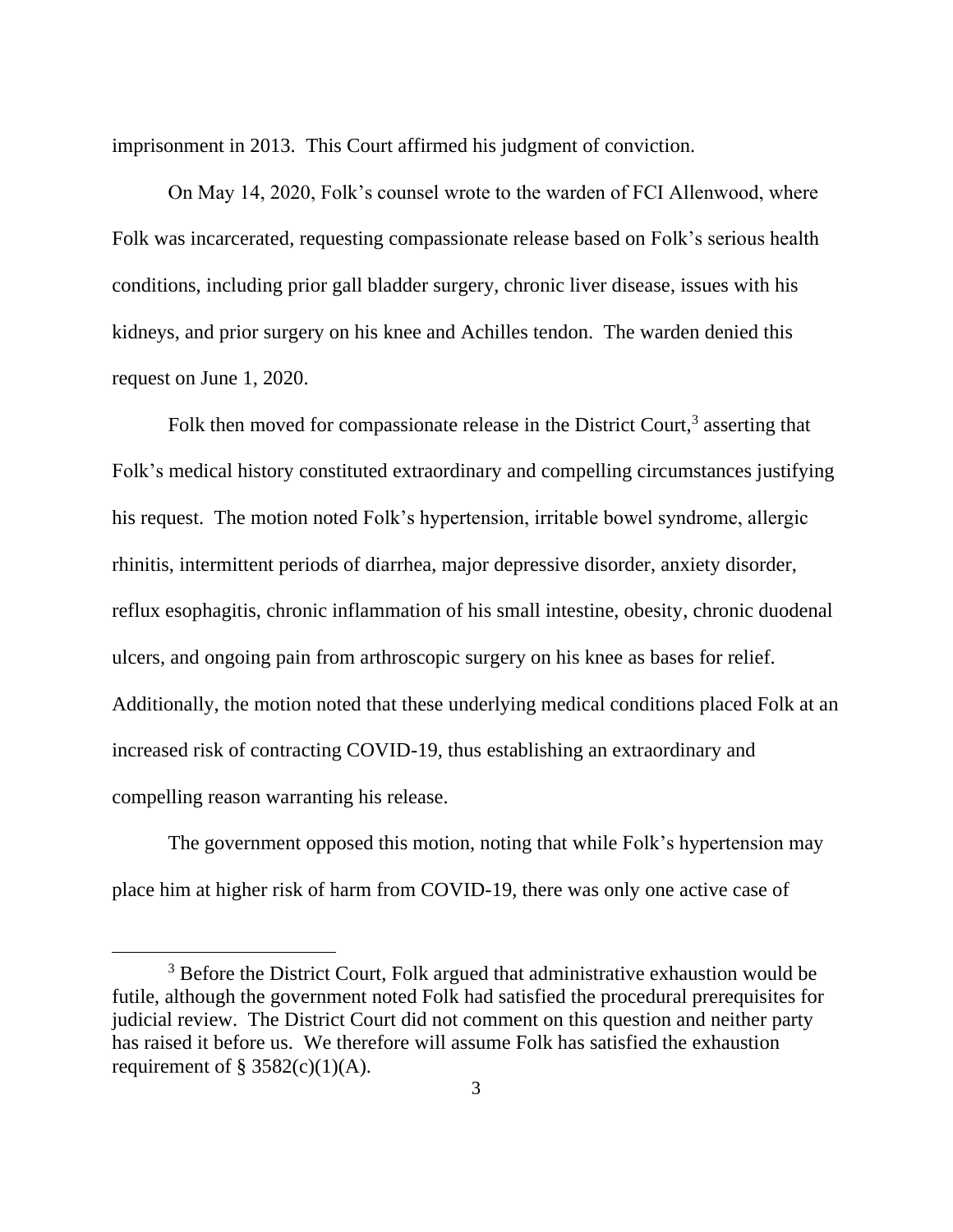COVID-19 among the inmates at FCI Allenwood. The government also observed that Folk had not identified where he would reside if released, thus presenting the possibility that he would be residing in a community with a higher risk of exposure to COVID-19 than the risk he faced in FCI Allenwood. The government further argued that Folk continued to present a danger to the community, as evidenced by his criminal history, repeated parole violations, failed rehabilitation efforts, and confrontation with hospital staff during his incarceration.

Finding that Folk's health condition failed to present an extraordinary and compelling reason for compassionate release, the District Court denied Folk's motion. The District Court noted that "only his current diagnosis of hypertension is a condition that the CDC has identified as one that *might* elevate the risk of serious illness or death were [Folk] to contract COVID-19." App. 13. However, based on "the extensive medical records supplied by the Government [it appears] that Folk is being treated by his institution for his condition, although he is not always compliant with taking his medications." *Id.* In addition, the District Court stated that Folk had recently lost weight so that "his current BMI is no longer reflective of obesity." *Id.* In addition to evaluating Folk's medical conditions, the District Court examined the conditions at Folk's place of incarceration, observing that as of the date of the District Court's decision, there were "zero active inmate cases of COVID-19 at FCI-Allenwood Medium," although three staff members had COVID-19. *Id.*

4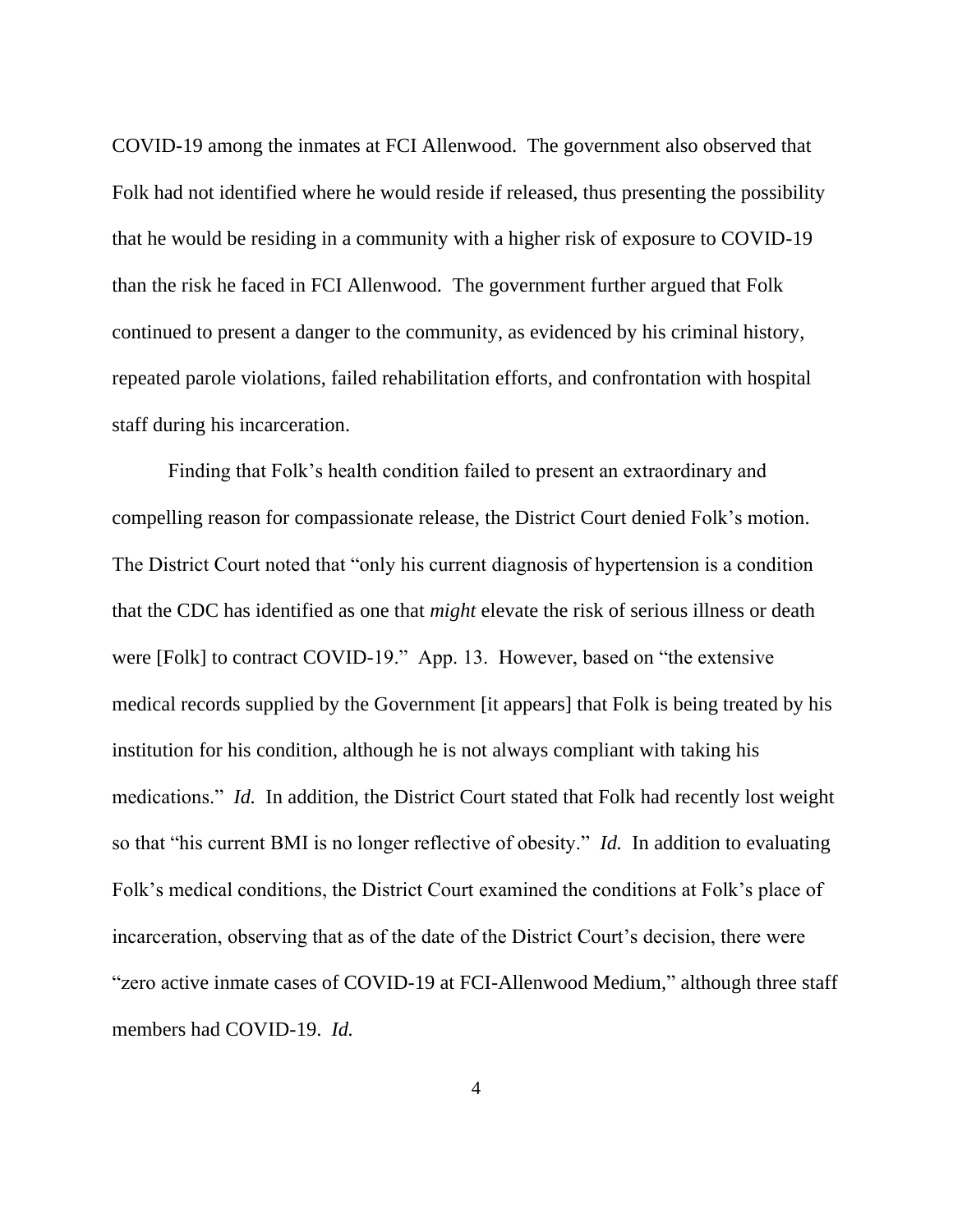Based on this information, the District Court concluded that it had "no objective basis to find that Folk is at imminent risk of being exposed to or contracting COVID-19 at his facility." *Id.* The District Court also found that Folk presented a continuing danger to the community and that application of the factors set forth in 18 U.S.C. § 3553(a) supported the decision to deny compassionate release.

Folk filed a notice of appeal, which, on its face, appeared to be untimely. This Court remanded "to the District Court for the limited purpose of determining whether excusable neglect or good cause exist [ed] to extend the time to file a notice of appeal" pursuant to Fed. R. App. P. 4(b)(4). Order dated April 2, 2021 (Docket Entry 7). The District Court found good cause existed to extend the time for filing the notice of appeal.

### **B. Analysis<sup>4</sup>**

On appeal, Folk challenges the District Court's decision that he is a danger to the community, the District Court's application of the § 3553(a) factors, and the District Court's consideration of U.S.S.G. § 1B1.13. In addition, Folk asserts that his underlying medical problems, including hypertension and obesity, place him at greater risk of contracting COVID-19. 5

<sup>&</sup>lt;sup>4</sup> The District Court had jurisdiction pursuant to 18 U.S.C. § 3231. We have jurisdiction pursuant to 28 U.S.C. § 1291. "We . . . review a district court's decision to deny a compassionate-release motion for abuse of discretion." *United States v. Andrews*, 12 F.4th 255, 259 (3d Cir. 2021).

<sup>&</sup>lt;sup>5</sup> As the District Court noted, Folk has lost weight and is no longer obese, as per his BMI.